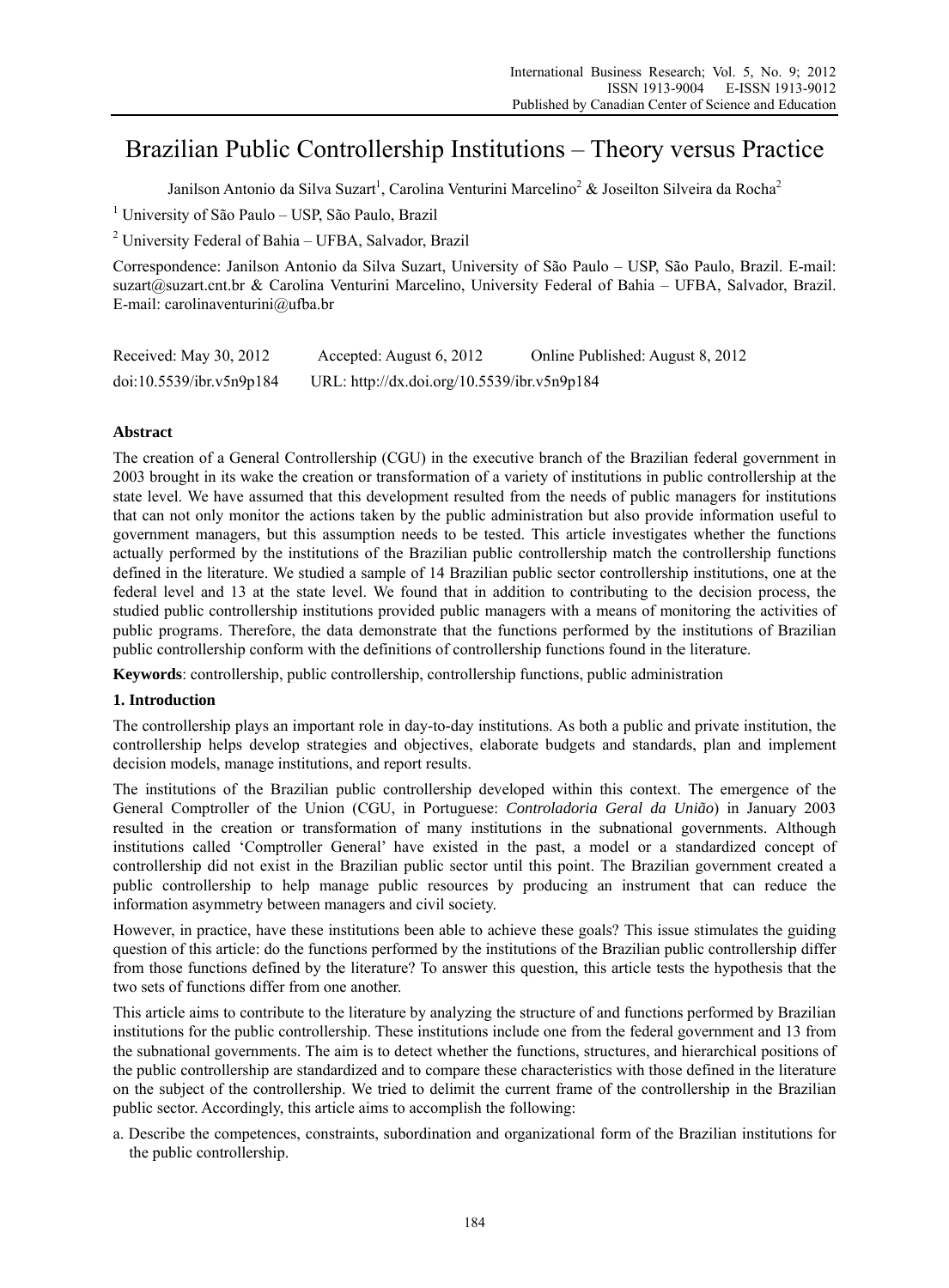- b. Identify the conditions that fostered the emergence of these institutions, especially in the subnational governments.
- c. Check for the alignment of the characteristics of these institutions.
- d. Study the functions assigned to the controllership by past researchers.

To achieve the objectives of this article, we started by analyzing legal documents (e.g., laws, decrees, and resolutions). Initially, we surveyed the information on the public controllership institutions being analyzed. After completely organizing the information, we performed a literature review to conduct the comparisons proposed in this paper.

## **2. Controllership and Public Controllership**

## *2.1 Controllership – Issues and Concepts*

Although the controllership's role appears to be similar to the role inhabited by financial accountants, in practice, its functions are quite different. The controllership helps improve an entity's future performance, signals the important aspects of the entity's activities, and anticipates the timely resolution of problems. In contrast, financial accountants only measure past performance. Green and Kaplan (2004, p. 3) describe both the controllership and the discipline of financial accounting in relation to the calculations, storage, and disclosure of information that ensure the entity's objectives will be achieved. As shown by the authors, the main difference between these areas is that the controllership is involved in providing direct support for future decisions.

However, what is the definition of the controllership? Borinelli (2006, p. 95) points out that the controllership can be defined from three different perspectives: as a science, as a set of organizational functions, and as an organizational unit.

In viewing the controllership as a science, Almeida, Parisi and Pereira (1999, p. 370) show that from the perspective of business knowledge, the controllership represents a set of multidisciplinary theoretical concepts based on accounting theory. Accordingly, the controllership defines, creates, and maintains information systems and management models to assist the decision-making process. In addition, Tung (1976, p. 11) points out that the controllership is a science responsible for investigating the goals and achievements of the entity from an economic point of view. The author adds that the controllership is not restricted to studies on the static accounting data, which encompass the planning, analysis, and control of the entity.

Some scholars also view the controllership as a set of organizational functions that relate to the conceptual aspects of the science defined by the controllership. Borinelli (2006, p. 125) shows that the literature uses several expressions to represent this perspective, such as functions, activities, responsibilities, and assignments. Different authors have presented different interpretations of these functions. Whereas Peleias (2002, p. 14) suggests that the functions of the controllership will vary depending on the specifics of the management model adopted by an organization, Borinelli (2006, p. 126) argues for the existence of a common core of functions that typify the controllership. In the next section, we will examine the functions considered as typical of the controllership in the literature.

Finally, some researchers view the controllership as an organizational unit. Almeida, Parisi, and Pereira (1999, p. 371) state that the controllership, as an administrative unit, is responsible for coordinating the efforts of other managers in optimizing organizational results through management technologies. Mosimann and Fisch (1999, p. 88) define the controllership as an organizational unit and administrative body whose mission and values are delineated by the model of organizational management. Crozatti (2003, p. 17) describes the controllership unit as responsible for the synergy among different areas, which it achieves by optimizing the economic results, the management of information systems, the provision of quantitative assessments, and the preparation of strategic planning.

### *2.2 Typical Functions of the Controllership*

The day-to-day set of controllership functions is daunting given the diversity of concepts in the literature. Moreover, as mentioned earlier, the tasks of the controllership units are influenced by the virtues of the management structure and the model of the entities.

However, in this paper, we acknowledged that a set of common functions for the controllership exists. Hereafter, these functions are called the typical functions. Past authors have formulated different sets of typical functions, as shown below.

According to Willson, Roehl-Anderson, and Bragg (1997, p. 22-23), the following are typical functions of the controllership. The controllership develops an integrated operational plan in the short and long term that is in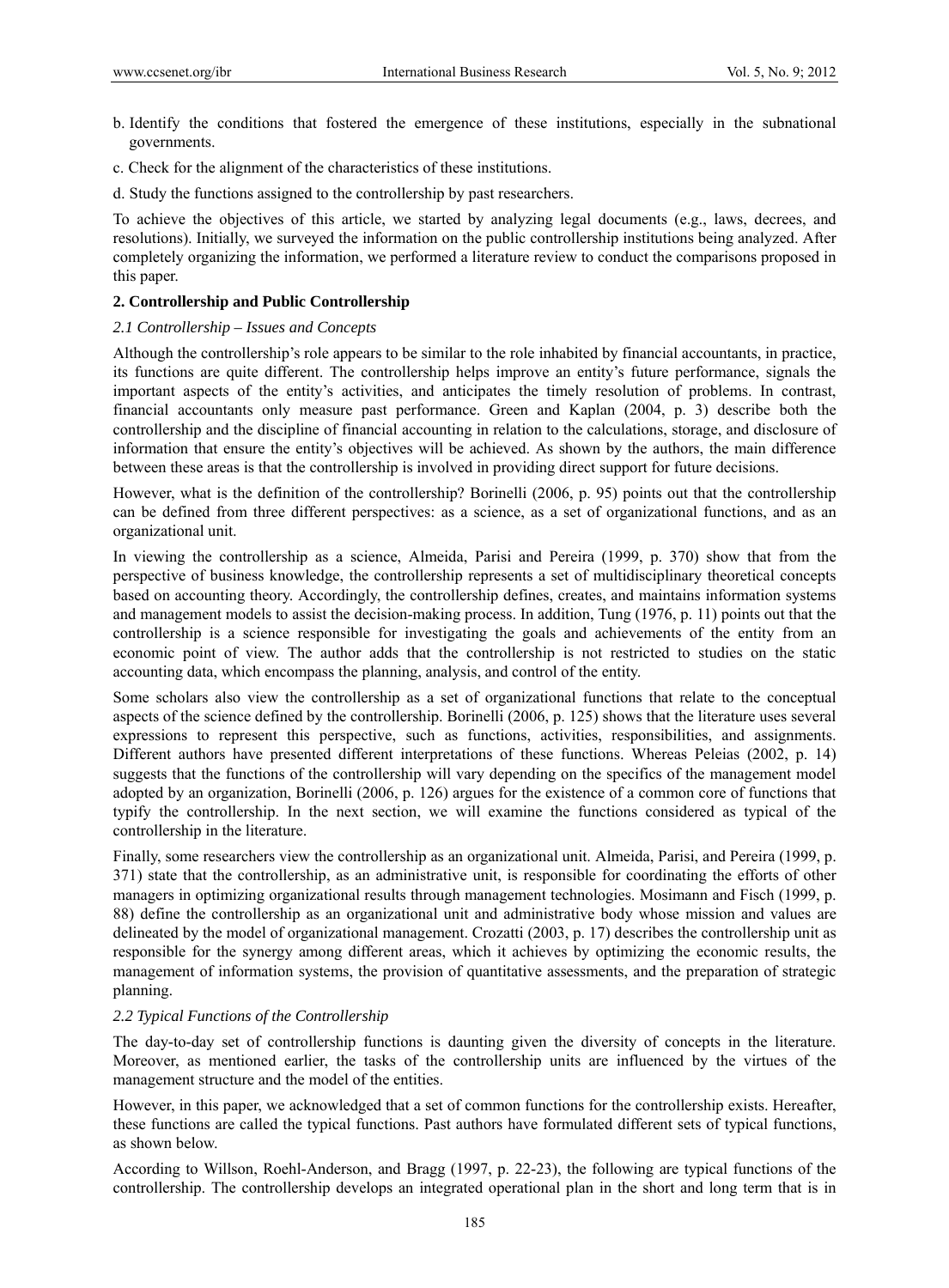line with the objectives and goals of the institution; creates standards for assessing organizational performance and for comparing results; formulates, analyzes, and interprets reports that contain important information for the decision-making process; conducts financial, tax, and cost accounting, which specifically target the provision of key information in the decision-making process; and performs various complementary activities, such as answering requests for information by third parties.

Almeida, Parisi, and Pereira (1999, p. 376-377) point out that the controllership functions aim to facilitate the management process. These authors highlight the following functions. The controllership supports the management process by using an information system to assist the decision-making process; aids the performance analysis of areas, managers, and the entity itself; helps analyze and evaluate the results pertaining to the institution in all of its dimensions, which contributes to the development of standards; manages information systems by developing decision models and information models that provide management support; and undertakes activities to answer the demands of market agents (i.e., agents external to the organization).

According to Piai (2000, p. 20-25), the typical functions of the controllership are as follows. The controllership provides information (e.g., economic and financial situation, performance of sectors, and managers and organization) to support decision making; helps monitor and evaluate the performance and the results of an organization at all levels; formulates goals, defines scenarios, and coordinates an organization's planning of its activities; and develops information systems that assist in the organization of operations and in the early identification of these results.

Borinelli (2006, p. 135) describes the following features as typical of the controllership:

- a. Accounting function: the controllership manages the activities undertaken by financial accounting;
- b. Strategic management function: it conducts activities aimed at supporting decision making and the achievement of organizational goals);
- c. Cost function: it conducts cost accounting activities;
- d. Tax function: it manages tax accounting activities;
- e. Protection and control of assets function: it safeguards the organization's assets;
- f. Internal control function: it develops, implements, and monitors the internal control system;
- g. Risk control function: it conducts risk management activities and discloses their effects; and
- h. Information management function: it creates and models information systems of accounting, financial, economic, and management natures.

In this paper, we adopted Borinelli's approach because it encompasses the other concepts presented here. Thus, we compared the functions of the controllership institutions with Borinelli's set of functions.

### *2.3 Public Controllership*

In a study on governance in the public sector, the International Federation of Accountants (2001, p. 1) states that the complexity of public entities hinders the development of universal recommendations. It shows that these entities must deal with complex political, economic, and social circumstances. This complexity appears to complicate the analysis and studies on other characteristics of the public sector.

However, the diversity in the public sector does not prevent the analysis of this sector and its themes, one of which is the controllership. According to Slomski (2007, p. 15), the controllership comprises "[...] the search for the optimal of any entity, whether public or private [...]." This 'optimal' comprises a higher result than the one expected by the entity. In this context, according to Scarpin and Slomski (2007, p. 916), the public or government controllership develops mechanisms to achieve this 'optimal.'

Solle (2003, p. 2) points out that from an operational viewpoint, the controllership aids the management of public entities. This author adds that its implementation requires a previous reflection about the mission and structure of the controllership unit. In support of this idea, Thompson and Jones (1986, p. 1) assert that in the public sector, the controllership primarily monitors the execution of the budget. Thus, the government sector that assists the management of public resources embodies the controllership, which may assume the form of a state entity's specific organ or be based on the performance of various sectors' and/or civil servants' activities.

Another important role of the public controllership is outcome assessment. According to Slomski (2001, p. 273), the controllership is the administrative body responsible for managing the entire information system and helping managers to correctly measure results. Peter, Cavalcante, Pessoa, Santos, and Peter (2003, p. 8) state that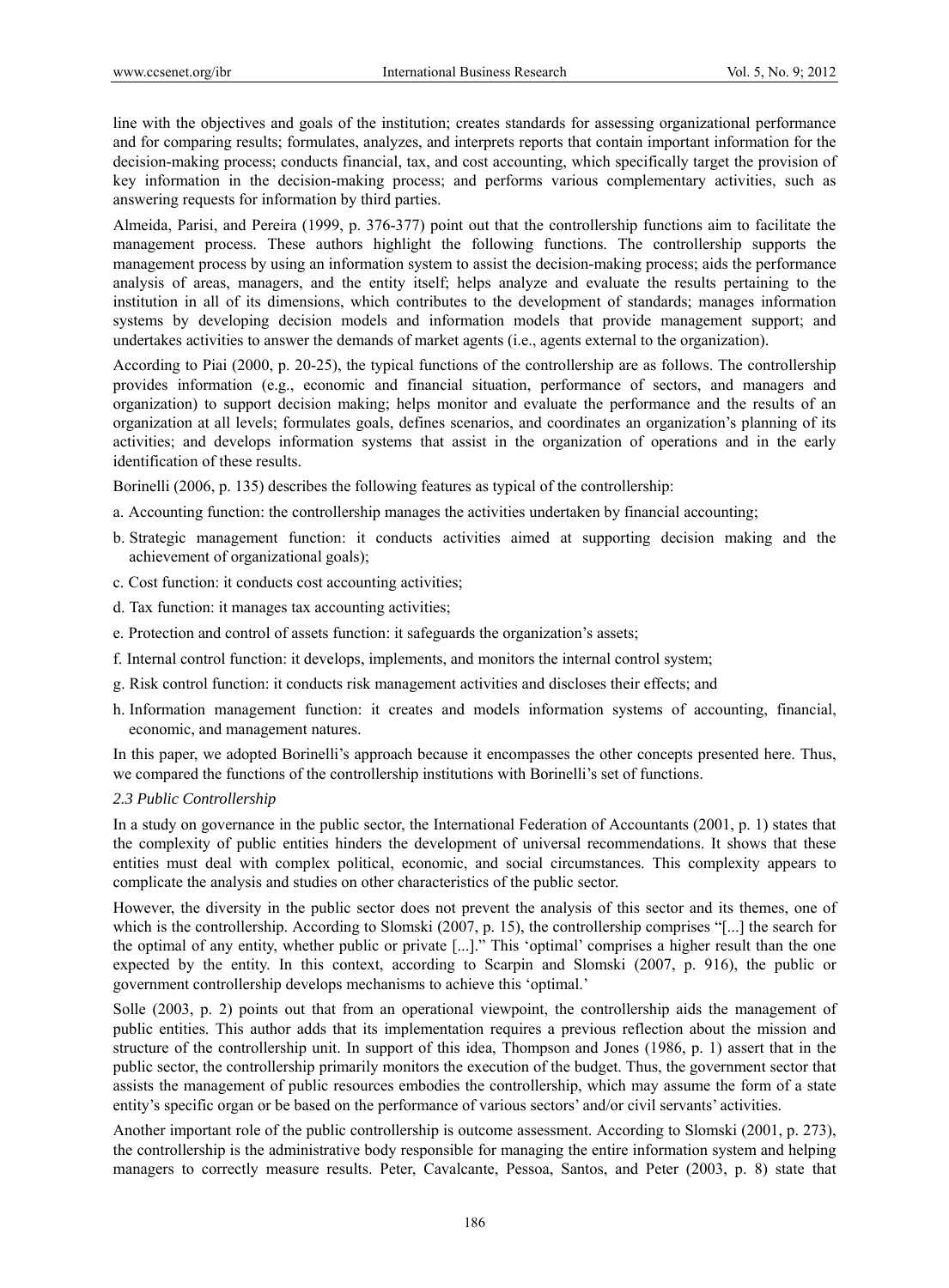because the public controllership assumes the existence of a participatory, continuous, and integrated planning system, the public controllership must assess how the results from the management process have been achieved.

## **3. Methodology**

In this section, we discuss the methodology used in this article and cover the description of the sample, the type and nature of the research, and the data analysis procedures.

The sample of this article comprises 14 Brazilian public sector institutions established by law at the federal and subnational levels. We selected only the institutions that have the words 'controllership' and 'comptroller' in their official designations. We found one federal institution and 13 subnational institutions. We conducted our analysis solely based on these institutions because we thought that the creation of a public entity dedicated to the controllership signifies the high level of importance given by the creator of public entities (the Union and States) to this area.

This work is supported by the following types of research: bibliographic, exploratory, and documental research. We developed the first type, bibliographic research, by consulting the national and international literature on the controllership to identify its key aspects and typical functions. The second type, exploratory research, was conducted because of the scarcity of material on the analyzed subject. Here, we sought to deepen the concepts not previously covered by the literature. We conducted the last type, documental research, by collecting legal documents dealing with the establishment, structure, hierarchy, and tasks of these institutions and by obtaining additional information from the institutions' websites.

We conducted the following procedures. First, we analyzed legal documents that established the characteristics of the studied public institutions. Second, we analyzed accessory documents that complemented the information on the controllership institutions. Third, we organized and tabulated the data collected. Fourth, we reviewed the literature on the controllership, particularly the functions that are related to it. Finally, we compared the information obtained in the analysis of the public controllership institutions with the findings obtained in the literature.

### **4. Results**

This article focused on the institutions of the Brazilian federal and subnational public controllership. Thus, we collected information on 14 public controllership institutions, which are listed in Table 1 below. We showed that the other Brazilian subnational governments did not have a controllership entity according to the criteria specified in the methodology of this article.

| <b>NAME</b>                                          | <b>ABBREVIATION</b> | <b>TYPE</b>  | <b>CREATION</b> |                 |  |  |  |
|------------------------------------------------------|---------------------|--------------|-----------------|-----------------|--|--|--|
|                                                      |                     |              | <b>DATE</b>     | <b>DOCUMENT</b> |  |  |  |
| Controladoria-Geral da União                         | <b>CGU</b>          | Federal      | 05/28/2003      | Law n. 10.683   |  |  |  |
| ControladoriaGeral do Estado                         | CGE-AC              | <b>State</b> | 08/31/2007      | Law n. 171      |  |  |  |
| ControladoriaGeral do Estado                         | CGE-AL              | <b>State</b> | 03/18/2003      | Law n. $15$     |  |  |  |
| ControladoriaGeral do Estado                         | CGE-AM              | <b>State</b> | 06/09/2005      | Law $n1$ . 3    |  |  |  |
| Secretaria da Controladoria e Ouvidoria Geral        | SCOG-CE             | <b>State</b> | 03/07/2003      | Law n. 13.297   |  |  |  |
| Controladoria-Geral do Estado                        | CGE-MA              | <b>State</b> | 01/31/2003      | Law n. 7.844    |  |  |  |
| ControladoriaGeral do Estado                         | CGE-PB              | <b>State</b> | 04/27/2005      | Law n. 7.721    |  |  |  |
| Secretaria Especial da Controladoria Geral do Estado | <b>SECGE-PE</b>     | <b>State</b> | 01/19/2007      | Law n. $13.205$ |  |  |  |
| ControladoriaGeral do Estado                         | $CGE-PI$            | <b>State</b> | 06/09/2003      | Law $n.28$      |  |  |  |
| ControladoriaGeral do Estado                         | CGE-RN              | <b>State</b> | 01/09/1997      | Law n. 150      |  |  |  |
| ControladoriaGeral do Estado                         | $CGE-RO$            | <b>State</b> | 06/22/1995      | Law n. 133      |  |  |  |
| Controladoria-Geral do Estado                        | CGE-RR              | <b>State</b> | 07/19/2005      | Law n. 499      |  |  |  |
| ControladoriaGeral do Estado                         | $CGE-SE$            | <b>State</b> | 01/09/1995      | Law n. 3.591    |  |  |  |
| Controladoria-Geral do Estado                        | CGE-TO              | State        | 11/20/2003      | Law n. 1.415    |  |  |  |

Table 1. List of studied Brazilian public controllership institutions

Note: Reference year: 2008.

In a preliminary analysis of Table 1, we can see that most of the public controllership institutions were created in Brazil in 2003, as shown in Figure 1. Eight institutions were created, including the CGU. We also note that all of them have adopted the term 'General Controllership' or 'General Comptroller' (in Portuguese, '*ControladoriaGeral*').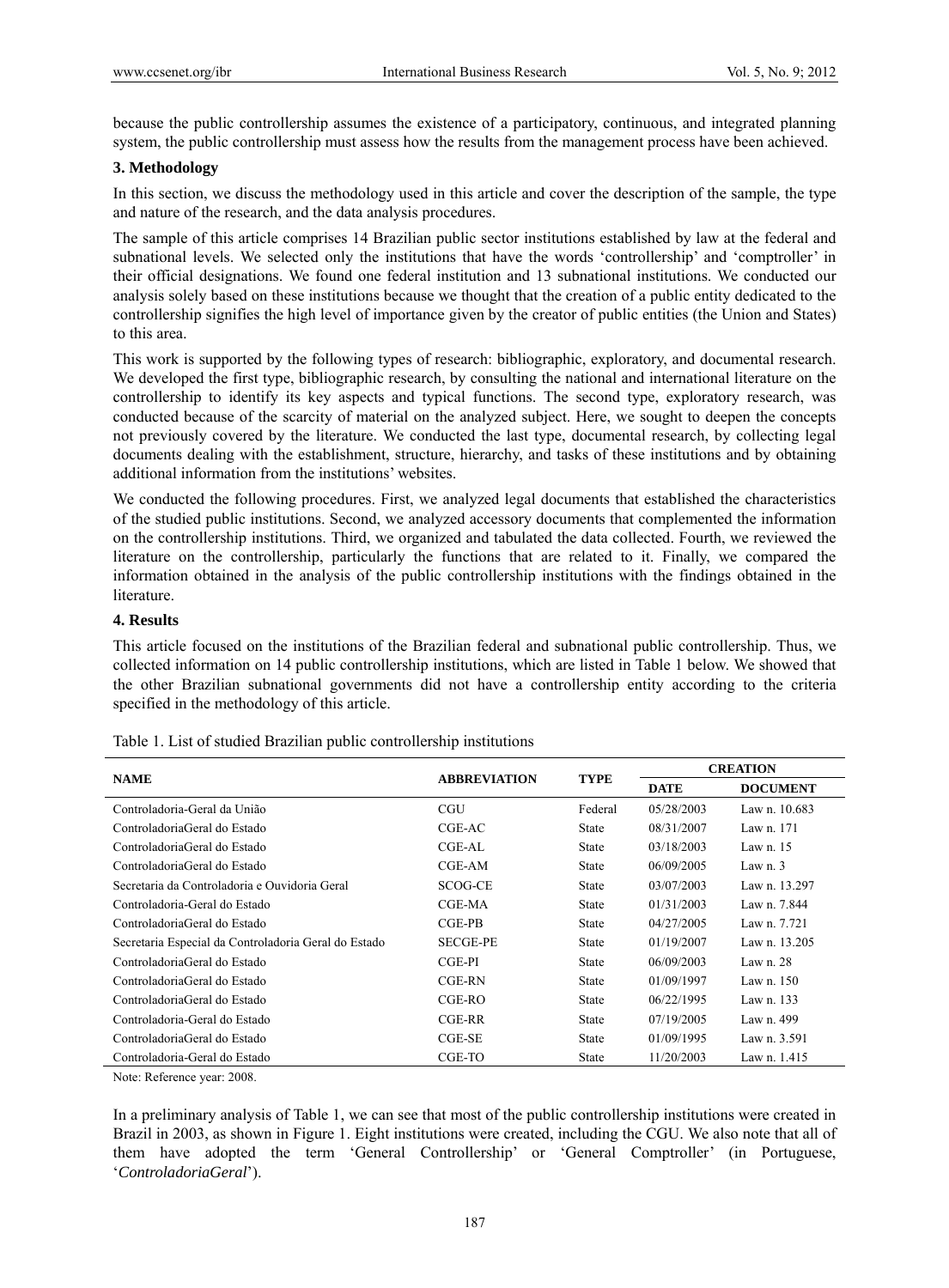

Figure 1. Number of created institutions from 1995 to July 2008

With respect to the hierarchy, we observed that all of these institutions were part of the executive branch and were located in the direct administration, as described in Table 2. No institutions were located in other branches, as occurs, for example, in the Judiciary in Mexico, where the Controllership of the Federal Judiciary exists (Consejo de la Judicatura Federal, 2008).

Table 2. Ancillary information about the institutions

| <b>INSTITUTION</b> | <b>BRANCH</b> | <b>SUBORDINATION</b> | <b>CLASSIFICATION</b> | <b>MANAGER</b>     |
|--------------------|---------------|----------------------|-----------------------|--------------------|
| CGU                | Executive     | President            | Ministry              | Minister           |
| CGE-AC             | Executive     | Governor             | Autonomous            | General Controller |
| $CGE-AL$           | Executive     | Governor             | Autonomous            | General Controller |
| CGE-AM             | Executive     | Governor             | Autonomous            | General Controller |
| SCOG-CE            | Executive     | Governor             | Secretary             | Secretary          |
| CGE-MA             | Executive     | Governor             | Secretary             | General Auditor    |
| $CGE-PB$           | Executive     | Governor             | Secretary             | Secretary          |
| <b>SECGE-PE</b>    | Executive     | Governor             | Secretary             | Secretary          |
| $CGE-PI$           | Executive     | Governor             | Autonomous            | General Controller |
| CGE-RN             | Executive     | Governor             | Autonomous            | General Controller |
| $CGE-RO$           | Executive     | Governor             | Autonomous            | General Controller |
| CGE-RR             | Executive     | Governor             | Autonomous            | General Controller |
| $CGE-SE$           | Executive     | Governor             | Secretary             | Secretary          |
| CGE-TO             | Executive     | Governor             | Secretary t           | Secretary          |

Note: Reference year: 2008.

All institutions were considered subordinate to the Executive Chief (President/Governor). Half of these institutions were classified into the subnational law as Secretaries (in the case of GCU, as a Ministry), and the other half were classified as autonomous bodies. According to the title of the office responsible for the institution, 50% of the institutions were managed by the 'General Controllership' (see Figure 2).



Figure 2. Title of the officer responsible for the institution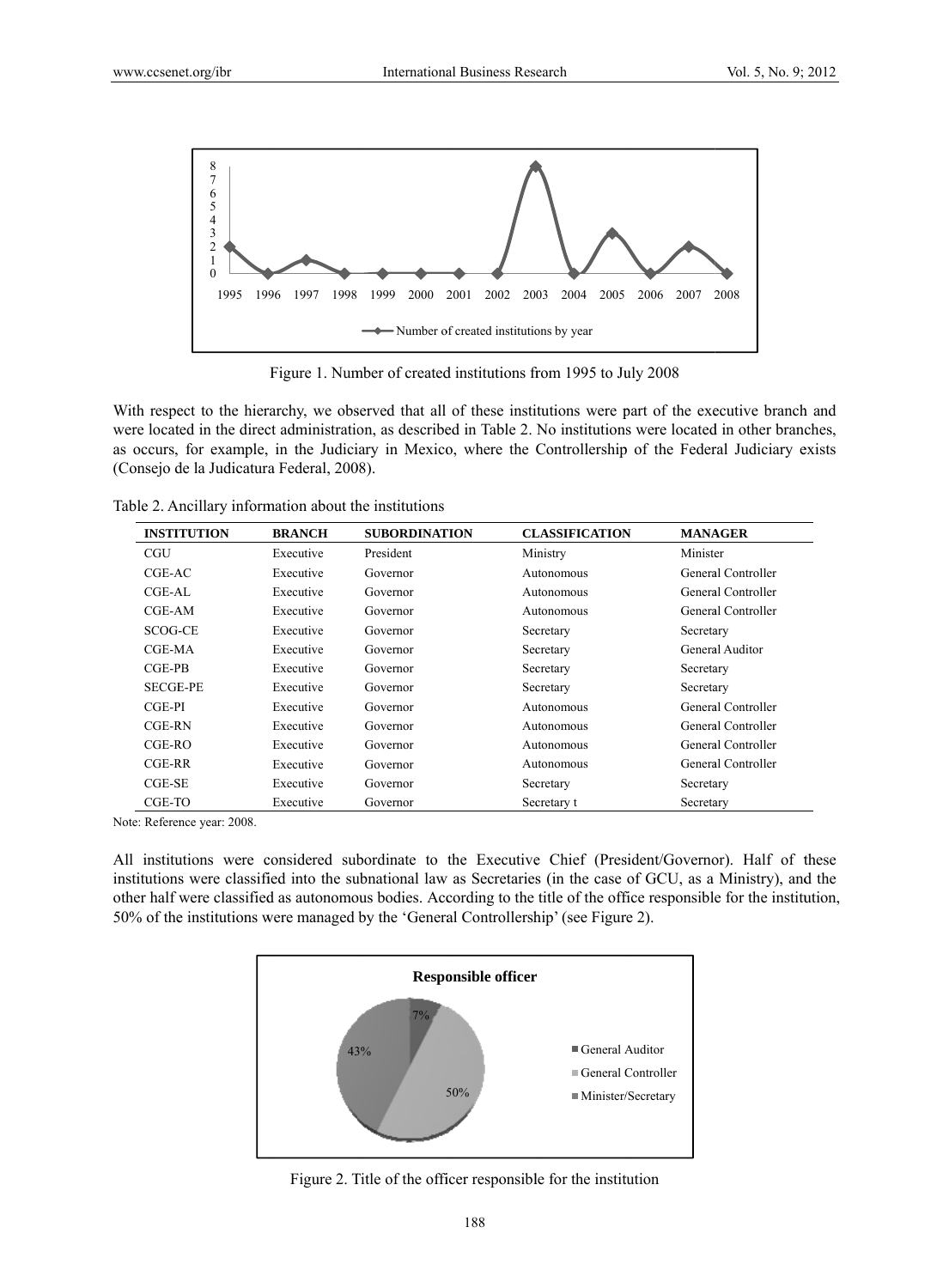Regarding the structure of these institutions, no standard appeared to exist. Although a clear separation existed between the sectors that performed secondary activities and those that performed primary activities in all of the analyzed institutions, we found that the only sector that existed in all of the institutions was 'Administration and Finance,' as can be seen in Figure 3. The structure of the CGU was not replicated in any other institution.



Figure 3. Structure of the institutions

In Figure 3, we noted that 85.7% of the institutions have a 'Cabinet,' which suggests that this feature was commonly found in the public administration, particularly those institutions classified as Secretaries. We showed that 64.3% of these institutions have an 'Information Technology' sector. We noted the existence of the 'General Audit,' which suggests that eight of these institutions emerged from the transformation of bodies and/or departmental audits.



Figure 4. Division in the primary areas of the entities

In relation to the subdivision of the sectors related to the primary activities, we found that six of these institutions did not subdivide these sectors into specific departments (see Figure 4). Only three institutions divided them according to the classification of the public entity, that is, whether the unit belonged to the direct or indirect administration. In the other institutions, five divisions were important: 'Administration,' 'Contracts and Agreements,' 'Finance and Budget,' 'Infrastructure,' and 'Social Programs.'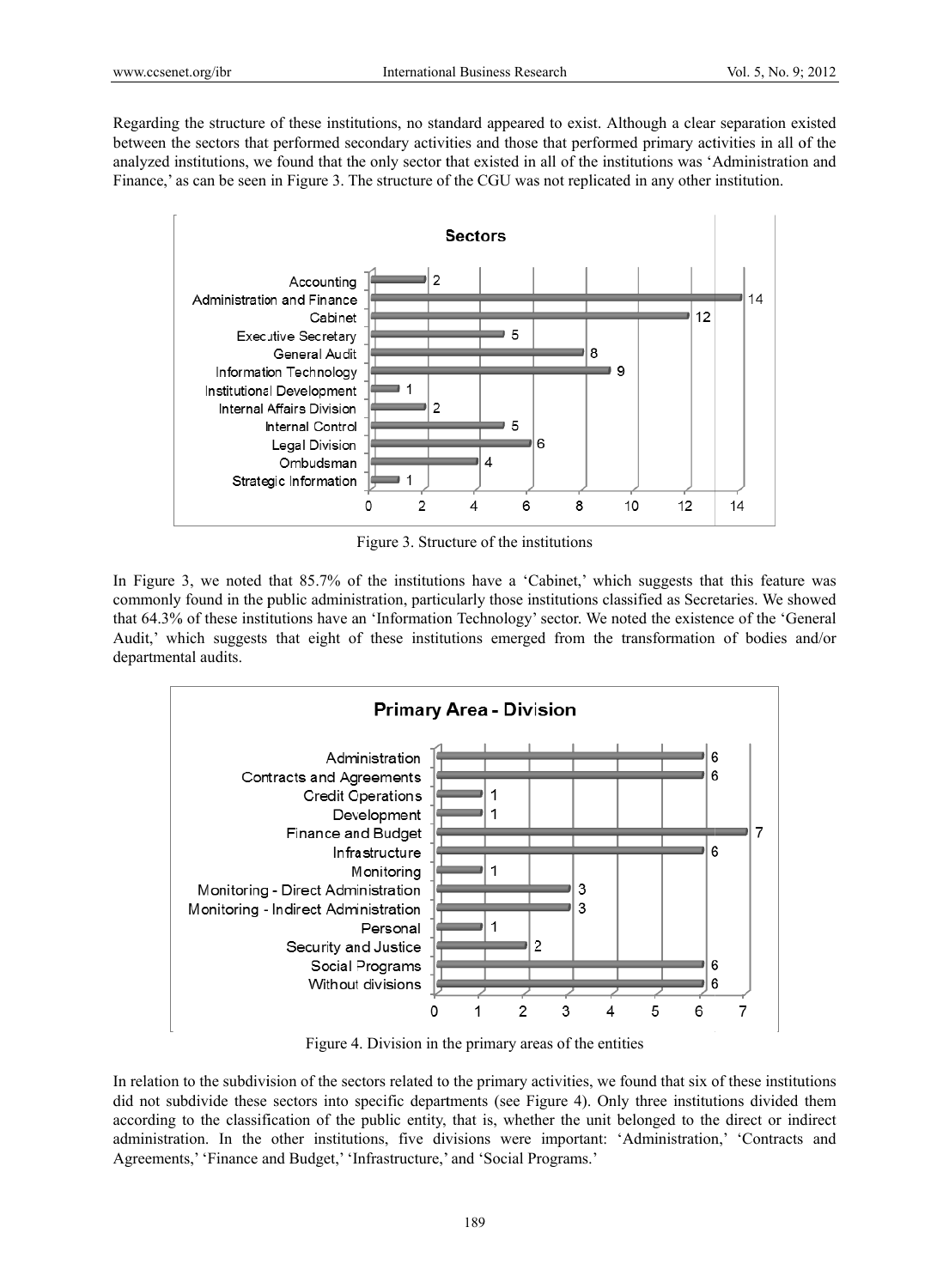| <b>INSTITUTION</b> | THE<br><b>INSTITUTION</b><br><b>DOES</b> |                | <b>CONTENT</b> | <b>DOES THE WEBSITE HAVE A</b> |
|--------------------|------------------------------------------|----------------|----------------|--------------------------------|
|                    | <b>HAVE ITS OWN WEBSITE?</b>             | <b>MISSION</b> | <b>VISION</b>  | <b>'TRANSPARENCY PORTAL'?</b>  |
| CGU                | Yes                                      | N <sub>0</sub> | N <sub>o</sub> | Yes                            |
| CGE-AC             | N <sub>0</sub>                           | N <sub>0</sub> | N <sub>0</sub> | N <sub>0</sub>                 |
| $CGE-AL$           | Yes                                      | Yes            | N <sub>0</sub> | Yes                            |
| $CGE-AM$           | Yes                                      | N <sub>0</sub> | N <sub>0</sub> | N <sub>0</sub>                 |
| SCOG-CE            | Yes                                      | Yes            | N <sub>0</sub> | Yes                            |
| CGE-MA             | Yes                                      | Yes            | Yes            | No                             |
| $CGE-PB$           | Yes                                      | Yes            | N <sub>0</sub> | N <sub>0</sub>                 |
| <b>SECGE-PE</b>    | No                                       | No             | No             | Yes                            |
| CGE-PI             | Yes                                      | N <sub>0</sub> | No             | No                             |
| $CGE-RN$           | Yes                                      | Yes            | N <sub>0</sub> | N <sub>0</sub>                 |
| CGE-RO             | No                                       | No             | No             | No                             |
| $CGE-RR$           | Yes                                      | N <sub>0</sub> | N <sub>0</sub> | N <sub>0</sub>                 |
| $CGE-SE$           | Yes                                      | Yes            | Yes            | N <sub>0</sub>                 |
| CGE-TO             | Yes                                      | No             | No             | No                             |

#### Table 3. Information about the entities' websites

Note: Reference year: 2008.

To complement the information on these institutions, we analyzed the websites of these institutions or the websites of institutions related to the public controllership. Only three institutions did not have sites. However, those that had websites posted some content about the institutions and their activities.



Figure 5. Disclosure of the mission and vision at the site of the institution

According to the data shown in Figure 5, few institutions disseminated information about their missions and visions. Only six sites from the controllership institutions described their missions, and two reported the visions of the institutions. With respect to the disclosure of the missions, we found that the main ideas of the missions related to the internal control and supervision of public resource management (see Table 4).

Table 4. Missions of the public controllership institutions

| <b>INSTITUTION</b> | <b>MISSION</b>                                                                                                                                                                                                                                                                                                                                                                                                                         |
|--------------------|----------------------------------------------------------------------------------------------------------------------------------------------------------------------------------------------------------------------------------------------------------------------------------------------------------------------------------------------------------------------------------------------------------------------------------------|
| $CGE-AL$           | Effecting permanent internal control of the government's management to anticipate, minimize, and correct illegalities,<br>improprieties, or nonconformities in the acts committed by public officials; facilitating and conducting activities to<br>enhance legitimacy; and achieving tangible outcomes and societal aspirations.                                                                                                      |
| SCOG-CE            | Ensuring quality and regularity in the use of public resources, promoting the link between society and government<br>actions, and contributing to the welfare of Ceará.                                                                                                                                                                                                                                                                |
| CGE-MA             | Ensuring regular and effective management of public resources in harmony with social control for the benefit of<br>Maranhão.                                                                                                                                                                                                                                                                                                           |
| $CGE-PB$           | Monitoring, evaluating, examining, guiding, and controlling the organs of the State Executive Branch to maximize the<br>performance and quality of public management, with an emphasis on results and in compliance with legal requirements;<br>and using qualified staff and efficient and effective techniques with technological support aimed at optimizing and<br>increasing the transparency of governmental actions to society. |
| CGE-RN             | Serving as the central body of the Integrated System of Internal Control for the State of Rio Grande do Norte.                                                                                                                                                                                                                                                                                                                         |
| $CGE-SE$           | Guiding public management and performing effective internal control of public property to safeguard the state<br>administration and to ensure that the interest of society is upheld.                                                                                                                                                                                                                                                  |

Note: Reference year: 2008.

Similar to the disclosure of missions, for the disclosure of visions, the main idea was related to control (see Table 5). However, the small number of responses restricted our ability to establish other comparisons.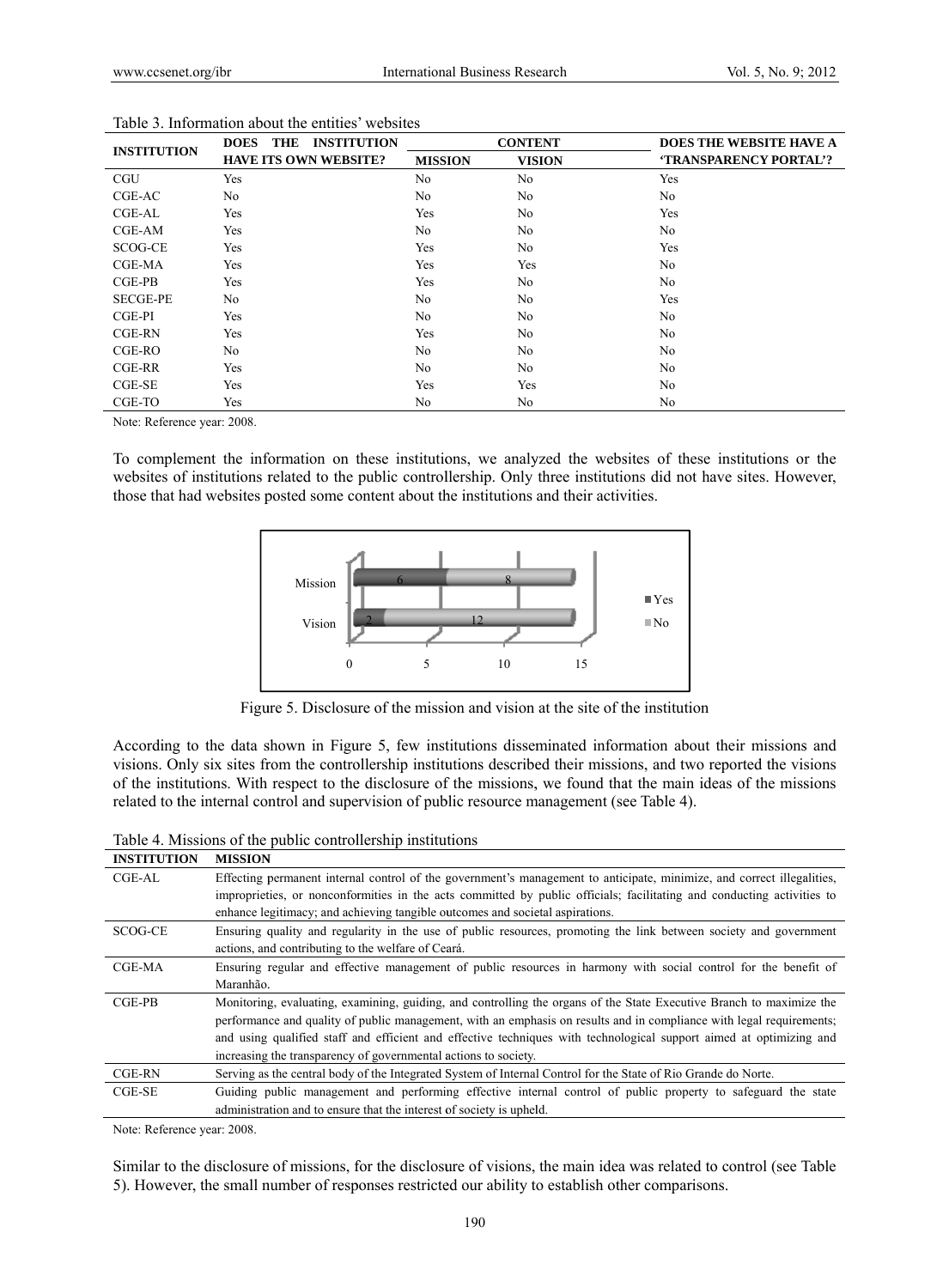| <b>INSTITUTION</b> | VISION                                                                                                          |
|--------------------|-----------------------------------------------------------------------------------------------------------------|
| CGE-MA             | Becoming a strategic factor in public policy management, harmonizing the roles of control and education,        |
|                    | strengthening institutional partnerships, and aiming to optimize the overall results.                           |
| CGE-SE             | Being recognized by 2010 as a reference for the internal control of a state's public property, whose activities |
|                    | will be integrated with social control and external control to ensure the excellence of public management.      |

#### Table 5. Vision of the public controllership institutions

Note: Reference year: 2008.

The 'Transparency Portal' (Brasil, 2005) (in Portuguese: 'Portal da Transparência') is a website created and maintained by the CGU to disseminate information on the use of public resources and governmental action. It aims to increase the transparency of public management, social control, and the struggle against corruption. The Transparency Portal provides information on the following: 1) expenses incurred directly by the federal government; 2) transfers to subnational governments; 3) agreements by the Union; and 4) the credit operations of the Union



Figure 6. Existence of the site called 'Transparency Portal'

Source: Survey data (2008).

Referencing the data presented in Figure 6, we noted that only 29% of the public entities that have a public controllership have a specific website designed to disseminate information about the management of the state entity in a format similar to the 'Transparency Portal' of CGU.

Next, we examined the activities of these institutions, which are listed in Table 6.

| Table 6. Activities of the public controllership institutions |  |  |  |  |  |  |  |
|---------------------------------------------------------------|--|--|--|--|--|--|--|
|---------------------------------------------------------------|--|--|--|--|--|--|--|

|    | <b>INSTITUTION</b><br><b>ACTIVITY</b>                                   | CGU | <b>CGE-A</b> | CGE-AL | CGE-AM | SCOG-CE | CGE-MA | $CGE-PB$ | SECGE-PE | <b>CGE-PI</b>  | <b>CGE-RN</b> | $CGE-RO$ | <b>CGE-RR</b> | $CGE-SE$ | $CGE-TO$ |
|----|-------------------------------------------------------------------------|-----|--------------|--------|--------|---------|--------|----------|----------|----------------|---------------|----------|---------------|----------|----------|
| 01 | Monitoring/supervising administrative/operational management.           |     |              |        |        |         |        |          |          |                |               |          |               |          |          |
| 02 | Monitoring/supervising accounting, financial, and budgetary management. | ٠   |              |        | ■      |         | ш      |          | п        |                | п             | п        |               |          |          |
| 03 | Monitoring/supervising the asset management.                            | ٠   |              |        |        |         | œ      |          | ■        |                | п             |          |               |          |          |
| 04 | Supporting the organs of external control.                              |     |              | п      | п      |         |        | п        | Н        |                | ı             |          |               |          |          |
| 05 | Evaluating the implementation of management contracts.                  |     |              |        |        |         |        |          |          |                |               |          |               |          |          |
| 06 | Evaluating the results of plans and budgets.                            |     |              | п      |        |         |        |          | ■        |                |               | г        |               |          |          |
| 07 | Creating conditions for the exercise of social control.                 |     |              |        |        |         | ш      |          | ■        |                |               |          |               |          |          |
| 08 | Preparing financial statements.                                         |     |              |        |        |         |        |          |          |                | ■             | П        |               |          |          |
| 09 | Developing and maintaining an updated chart of accounts.                |     |              |        |        |         |        |          |          |                | ■             |          |               |          |          |
| 10 | Managing the accounts.                                                  |     |              |        |        |         |        |          |          |                |               |          |               |          |          |
| 11 | Planning, coordinating, and performing internal control.                |     |              | ш      |        | n       | I.     | œ        | П        | $\blacksquare$ | ıп            | п        | п             |          |          |
| 12 | Planning, coordinating, and executing functions of internal affairs.    |     |              |        |        |         |        |          |          |                |               |          |               |          |          |
| 13 | Planning, coordinating, and performing as an ombudsman.                 |     |              |        |        |         |        |          |          | П              |               |          |               |          |          |
|    | 14 Preventing and combating corruption.                                 | ∎   |              |        |        |         |        |          | ■        |                |               |          |               |          |          |
| 15 | Promoting the transparency of public sector actions.                    |     |              |        | ■      |         |        |          | ■        |                |               |          |               |          |          |
|    | 16 Proposing measures to rationalize the use of public resources.       |     |              |        |        |         |        |          | ■        |                |               |          |               |          |          |
| 17 | Supervising taxes and expenditures.                                     |     |              |        |        |         |        |          |          |                |               |          |               |          |          |
|    | 18 Ensuring compliance with the principles of public administration.    |     |              |        |        |         | ш      |          | œ        |                | п             |          |               |          |          |
|    | Legend: $\blacksquare$ – presence of activity;<br>- lack of activity.   |     |              |        |        |         |        |          |          |                |               |          |               |          |          |
|    | 0.000<br>$\mathbf{v}$ and $\mathbf{v}$                                  |     |              |        |        |         |        |          |          |                |               |          |               |          |          |

Note: Reference year: 2008.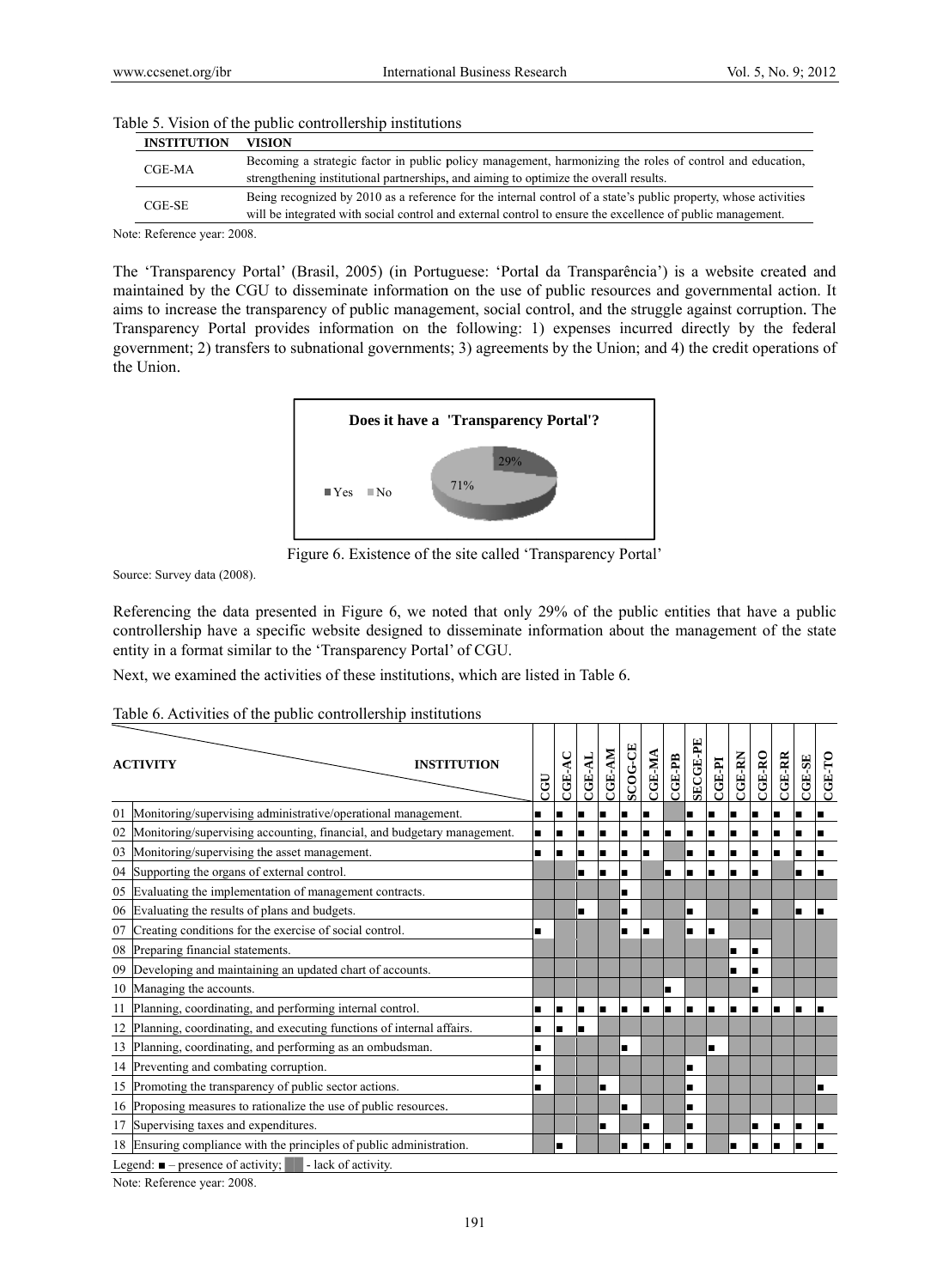All of the analyzed institutions engaged in 'monitoring/supervising accounting, financial, and budgetary management' and 'planning, coordinating, and performing internal control.' In contrast, only a single institution (SCOG-EC) engaged in 'evaluating the implementation of management contracts.' The most common activities of these institutions are shown in Figure 7.



Figure 7. Most common activities

In Table 7, the activities identified and listed in Table 6 are classified into the typical functions of controllership in accordance with the concepts presented earlier in this paper.

|  |  | Table 7. Activities grouped according to functions |  |  |  |  |
|--|--|----------------------------------------------------|--|--|--|--|
|--|--|----------------------------------------------------|--|--|--|--|

| <b>FUNCTION</b>                 | <b>ACTIVITY</b>                                                                  |  |  |  |  |  |
|---------------------------------|----------------------------------------------------------------------------------|--|--|--|--|--|
|                                 | Monitoring/supervising the accounting, financial, and budgetary management.<br>٠ |  |  |  |  |  |
| Accounting                      | Preparing financial statements.                                                  |  |  |  |  |  |
|                                 | Developing and maintaining an updated chart of accounts.                         |  |  |  |  |  |
|                                 | Managing the accounts.                                                           |  |  |  |  |  |
|                                 | Monitoring/supervising the administrative/operational management.<br>٠           |  |  |  |  |  |
| Strategic management            | Evaluating the results of plans and budgets.                                     |  |  |  |  |  |
|                                 | Proposing measures to rationalize the use of public resources.<br>٠              |  |  |  |  |  |
| Tax                             | Supervising taxes and expenditures.                                              |  |  |  |  |  |
| Protection<br>and<br>control of | Monitoring/supervising the asset management.                                     |  |  |  |  |  |
| assets                          |                                                                                  |  |  |  |  |  |
|                                 | Supporting the organs of external control.<br>٠                                  |  |  |  |  |  |
|                                 | Planning, coordinating, and performing internal control.                         |  |  |  |  |  |
| Internal control                | Planning, coordinating, and executing the functions of internal affairs.         |  |  |  |  |  |
|                                 | Planning, coordinating, and performing as an ombudsman.<br>٠                     |  |  |  |  |  |
|                                 | Ensuring compliance with the principles of public administration.<br>٠           |  |  |  |  |  |
| Risk control                    | Evaluating the implementation of management contracts.<br>٠                      |  |  |  |  |  |
|                                 | Preventing and combating corruption.<br>٠                                        |  |  |  |  |  |
| Information management          | Creating conditions for the exercise of social control.                          |  |  |  |  |  |
|                                 | Promoting the transparency of public sector actions.                             |  |  |  |  |  |

Note: Reference year: 2008.

When the activities assigned to the analyzed institutions were organized according to their most characteristic features, we noted the existence of seven functions that were performed by the public controllership institutions. Initially, we found that the only undiscovered function was the cost function.

#### Table 8. Function x Activities

| <b>FUNCTION</b>                  |    | <b>NUMBER OF ACTIVITIES</b> |  |
|----------------------------------|----|-----------------------------|--|
| Accounting                       | 4  | 22.2%                       |  |
| Strategic management             |    | 16.8%                       |  |
| Tax                              |    | $5.6\%$                     |  |
| Protection and control of assets |    | 5.6%                        |  |
| Internal control                 |    | 27.8%                       |  |
| Risk control                     |    | $11.0\%$                    |  |
| Information management           |    | $11.0\%$                    |  |
| Total                            | 18 | 100.0%                      |  |

Note: Reference year: 2008.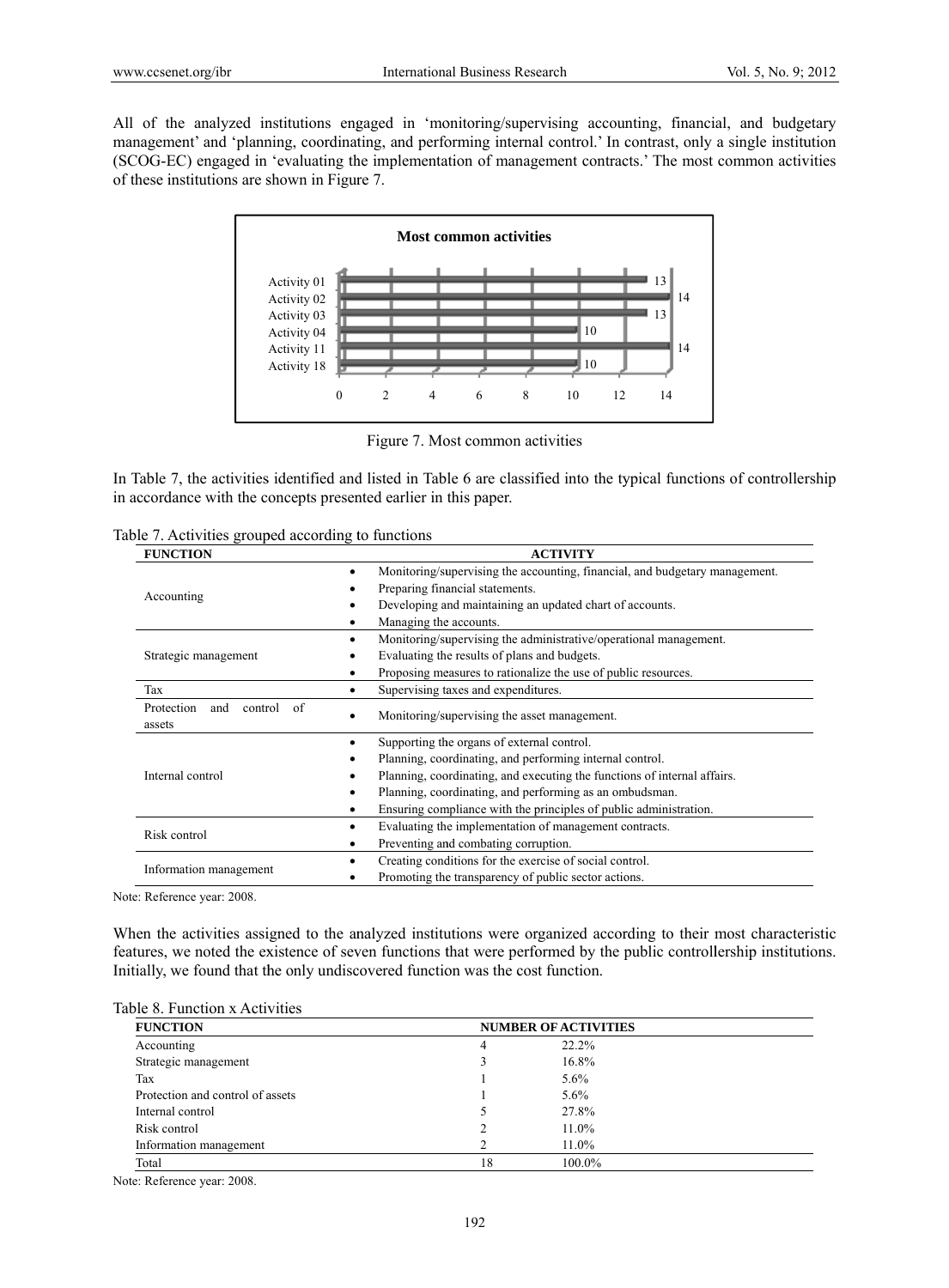Comparing the functions with the classification of activities, we noted that the 'internal control' function received greater emphasis compared with the others. The group formed by the 'accounting,' 'strategic management,' and 'internal control' functions comprised 66.8% of all activities conducted by the public controllership institutions. In contrast, the 'protection and control of assets' and 'tax' functions, which represented 11.2% of all activities listed in Table 6, were rarely performed.

|  |  | Table 9. Function x Institutions |
|--|--|----------------------------------|
|--|--|----------------------------------|

| <b>FUNCTION</b>                  | <b>NUMBER OF INSTITUTIONS</b> |        |  |
|----------------------------------|-------------------------------|--------|--|
| Accounting                       | 14                            | 100.0% |  |
| Strategic management             | 13                            | 92.8%  |  |
| Tax                              | $\mathcal{I}$                 | 50.0%  |  |
| Protection and control of assets | 13                            | 92.8%  |  |
| Internal control                 | 14                            | 100.0% |  |
| Risk control                     | 3                             | 21.4%  |  |
| Information management           |                               | 50.0%  |  |

Note: Reference year: 2008.

Considering only the number of institutions that performed at least one activity related to the functions typical of the controllership, we noted that all institutions performing activities were linked to the 'accounting' and 'internal control' functions. The functions of 'strategic management' and 'protection and control of assets' were performed by 13 institutions. We also observed that the 'risk control' function was performed by 21.4% of the analyzed institutions.

Table 10. Function x Institutions and activities

| <b>FUNCTIONS</b>                 | <b>NUMBER OF EVENTS</b> |         |  |
|----------------------------------|-------------------------|---------|--|
| Accounting                       | 20                      | 17.7%   |  |
| Strategic management             | 21                      | 18.6%   |  |
| Tax                              |                         | $6.2\%$ |  |
| Protection and control of assets | 13                      | 11.5%   |  |
| Internal control                 | 40                      | 35.4%   |  |
| Risk control                     | 3                       | $2.6\%$ |  |
| Information management           | Q                       | $8.0\%$ |  |
| Total                            | 113                     | 100.0%  |  |

Note: Reference year: 2008.

By comparing the activities assigned to the institutions while considering the function to which it relates and the likelihood of occurrence in the analyzed institutions, we could argue that the 'internal control' function was performed in most of the Brazilian public controllership institutions. According to the data in Table 10, the 'accounting,' 'strategic management,' and 'internal control' functions comprised 71.7% of the public controllership institutions' total activities. In contrast, the functions of 'risk control,' 'tax,' and 'information management' corresponded to 16.8% of the assigned activities.

#### **5. Conclusions**

In the public sector, the controllership plays an important role because it not only assists in the decision-making process but also allows public managers to develop mechanisms to monitor public activities and programs. This study attempted to analyze the structure and functions of the public controllership in the Brazilian context.

We compared the controllership functions identified as typical in the literature with the functions performed by Brazilian public institutions that were officially named as part of the controllership. We analyzed 14 public institutions, with the majority of these institutions created less than six years ago. All of them were part of the executive branch, were subordinate to the head of this power, and were organized as Secretaries (Ministry, in the case of CGU) or as autonomous institutions.

Based on the analysis of the activities performed by the institutions according to their legal regulations, we found evidence of all typical controllership functionsother than the cost function. Because these data suggest that the functions performed by the Brazilian public controllership institutions are not different from the controllership functions defined by the authors, the analyzed data disproved the hypothesis presented in this article.